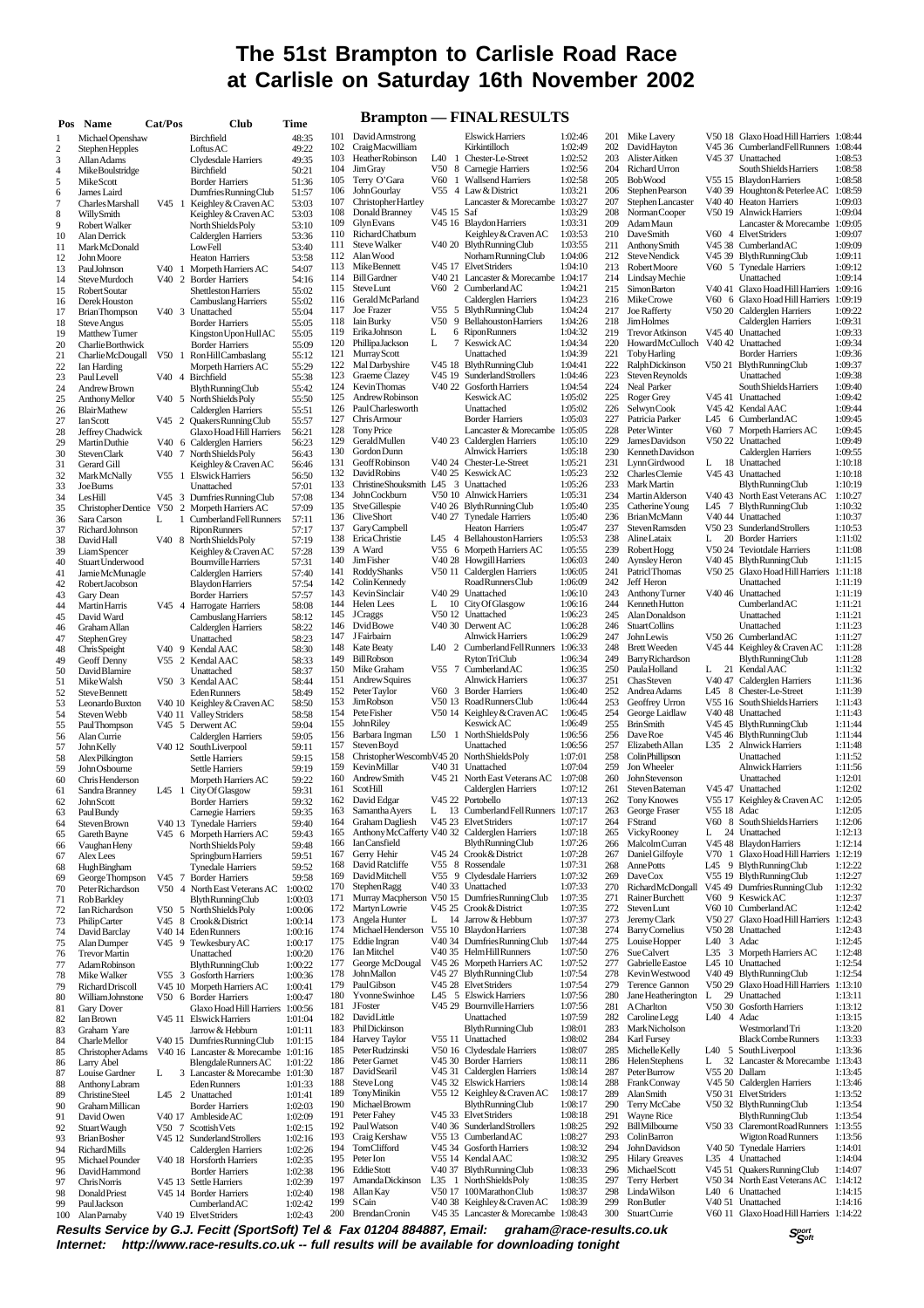| 301 | Angie Brown            | L               |    | 35 BlythRunningClub                      | 1:14:23 |
|-----|------------------------|-----------------|----|------------------------------------------|---------|
|     |                        |                 |    |                                          |         |
| 302 | RalphLowe              |                 |    | V60 12 Morpeth Harriers AC               | 1:14:34 |
| 303 | Gerry Kennedy          |                 |    | V45 52 Clydesdale Harriers               | 1:14:38 |
| 304 | Noel Hakeman           |                 |    | V60 13 Dallam                            | 1:14:42 |
| 305 | Russel Couper          |                 |    | Calderglen Harriers                      | 1:14:48 |
| 306 | JeaSumler-HuchinsonL35 |                 | 5  | Crook & District                         | 1:14:49 |
| 307 | <b>John Standring</b>  | V70             |    | 2 Hartshead Running Club                 | 1:14:52 |
| 308 | Laurence Pearson       |                 |    | V55 21 Clydesdale Harriers               | 1:14:55 |
| 309 | Kim Taylor             | L40             | 7  | Morpeth Harriers AC                      | 1:15:06 |
| 310 | Sue Aitken             |                 |    | L45 11 Corstorphine AAC                  | 1:15:12 |
| 311 | <b>Brian Nicholson</b> |                 |    | V60 14 Kendal AAC                        | 1:15:26 |
| 312 | John Bryan             | V50 35          |    | <b>BlythRunningClub</b>                  | 1:15:32 |
| 313 |                        |                 |    |                                          |         |
|     | Deryc Hutchinson       | V45 53          |    | <b>Border Harriers</b>                   | 1:15:33 |
| 314 | David White            |                 |    | V55 22 Unattached                        | 1:15:34 |
| 315 | Lyndsey Wood           |                 |    | Unattached                               | 1:15:42 |
| 316 | Ken Illingworth        | V60 15          |    | Blyth Running Club                       | 1:15:53 |
| 317 | Eric Nutter            | V65             | 1  | <b>Ripon Runners</b>                     | 1:15:55 |
| 318 | Richard Gould          |                 |    | V40 52 Lancaster & Morecambe 1:16:01     |         |
| 319 | PhilipHawley           |                 |    | V45 54 CumberlandFellRunners             | 1:16:15 |
| 320 | DaleSmith              |                 |    | <b>BlythRunningClub</b>                  | 1:16:22 |
| 321 | <b>Barrie Evans</b>    |                 |    | V55 23 Elvet Striders                    | 1:16:29 |
| 322 | Clare Burrell          | L               | 39 | Unattached                               | 1:16:32 |
| 323 | Rosie Bell             | L               |    | 40 Strathaben Striders                   | 1:16:34 |
| 324 | Sheila Greener         | L50             |    | 2 BlythRunningClub                       | 1:16:37 |
| 325 |                        |                 |    |                                          |         |
|     | <b>Martin Ritson</b>   |                 |    | V50 36 Clayton-Le-Moors Harriers 1:17:01 |         |
| 326 | <b>IsobelRuddick</b>   | L35             |    | 6 Unattached                             | 1:17:01 |
| 327 | Angus Hutchinson       |                 |    | Unattached                               | 1:17:08 |
| 328 | <b>RonIngram</b>       | V45 55          |    | <b>BlythRunningClub</b>                  | 1:17:13 |
| 329 | <b>BobCameron</b>      |                 |    | V40 53 Glaxo Hoad Hill Harriers          | 1:17:14 |
| 330 | <b>LindaPlatt</b>      | L50             |    | 3 Unattached                             | 1:17:18 |
| 331 | Austen Raine           | V55 24          |    | Wigton Road Runners                      | 1:17:32 |
| 332 | Victor Kilgore         |                 |    | V65 2 Cumberland Athletics               | 1:17:55 |
| 333 | Graham Banks           |                 |    | V45 56 Cumberland Athletics              | 1:17:56 |
| 334 | Jason Dixey            |                 |    | Unattached                               | 1:18:01 |
| 335 | GoeffShipp             | V50 37          |    | Unattached                               | 1:18:13 |
| 336 | Terry Whitfield        | V55 25          |    | North Shields Poly                       | 1:18:16 |
| 337 | TrishCooling           |                 | 7  |                                          |         |
|     |                        | L35             |    | <b>Howgill Harriers</b>                  | 1:18:19 |
| 338 | Julian Dodd            |                 |    | Unattached                               | 1:18:19 |
| 339 | John Thomson           |                 |    | V60 16 DumfriesRunningClub               | 1:18:25 |
| 340 | Gerald Shirley         |                 |    | V70 3 Heaton Harriers                    | 1:18:44 |
| 341 | Sharon Percy           | L               |    | 45 Blyth Running Club                    | 1:18:49 |
| 342 | ColinNixon             |                 |    | V60 17 Keswick AC                        | 1:18:52 |
| 343 | Tony Clarke            |                 |    | V50 38 Glaxo Hoad Hill Harriers          | 1:18:55 |
| 344 | Wendy Wallace          | L35             |    | 8 Unattached                             | 1:18:58 |
| 345 | ColinBell              | V55 26          |    | Unattached                               | 1:19:05 |
| 346 | <b>DRichardson</b>     |                 |    | <b>Blackhill Bounders</b>                | 1:19:05 |
| 347 | DavidRidley            | V45 57          |    | Unattached                               | 1:19:05 |
| 348 | Kenny McCormick        | V50 39          |    | Claremont Road Runners                   | 1:19:13 |
| 349 |                        |                 |    |                                          |         |
| 350 | Peter Clarke           |                 |    | Unattached                               | 1:19:16 |
|     | Minette Macdonald      | L45 12          |    | DumfriesRunningClub                      | 1:19:19 |
| 351 | Lynn Woolcock          | L               |    | 48 Cumberland Fell Runners               | 1:19:22 |
| 352 | Gavin Spencer          |                 |    | Norham Running Club                      | 1:19:22 |
| 353 | Jacqueline Poole       | L35             |    | 9 Tynedale Harriers                      | 1:19:25 |
| 354 | <b>MFawcett</b>        |                 |    | V50 40 Glaxo Hoad Hill Harriers          | 1:19:27 |
| 355 | Sara Dyer              | L40             |    | 8 Valley Striders                        | 1:19:35 |
| 356 | Paul Jarvis            |                 |    | V45 58 Glaxo Hoad Hill Harriers 1:19:43  |         |
| 357 | Dianna Capstick        |                 |    | L35 10 Lancaster & Morecambe 1:19:53     |         |
| 358 | <b>JonTibke</b>        |                 |    | V40 54 Lancaster & Morecambe             | 1:19:53 |
| 359 | Susan Cain             | L55             |    | 1 Unattached                             | 1:19:53 |
| 360 | KathSmith              | L40             |    | 9 Unattached                             | 1:20:15 |
| 361 | Pamela Paxton          |                 |    | 54 Unattached                            | 1:20:22 |
|     |                        | L               |    |                                          |         |
| 362 | Maggie Hopkirk         | L <sub>55</sub> |    | 2 Tynedale Harriers                      | 1:20:34 |
| 363 | <b>TimCorcorran</b>    |                 |    | V40 55 Lancaster & Morecambe 1:20:42     |         |
| 364 | Lesley Bayes           | L50             |    | 4 Scarborough AC                         | 1:20:44 |
| 365 | Julie Adams            |                 |    | L40 10 Lancaster & Morecambe             | 1:20:46 |

366 Michelle Pude L 58 Wallsend Harriers 1:20:56<br>367 Amanda Barron J 59 Wigton Road Punners 1:21:01 367 Amanda Barron L 59 Wigton Road Runners 1:21:01 368 Samuel Stramer Unattached 1:21:06<br>368 Samuel Stramer Unattached 1:21:06<br>369 Pauline Cunningham L45 13 Blyth Running Club 1:21:15 369 Pauline Cunningham L45 13 Blyth Running Club 1:21:15<br>370 Chris Winster Unattached 1:21:33 370 Chris Winster Unattached 1:21:33<br>371 Alan Purvis V60 18 Elvet Striders 1:21:36 371 Alan Purvis V60 18 Elvet Striders 1:21:36<br>372 William Richards V55 27 North East Veterans AC 1:21:47 372 William Richards V55 27 North East Veterans AC 1:21:47 373 Suzanne Humprey L40 11 Blyth Running Club 1:21:59 374 Irene Henderson L55 3 Blaydon Harriers 1:22:03<br>375 Eileen Armstrong L60 1 Tynedale Harriers 1:22:03 375 Eileen Armstrong L60 1 Tynedale Harriers 1:22:03 376 Sarah Turnbull L 64 Alnwick Harriers 1:22:04<br>377 SI johtfoot L 45 14 Alnwick Harriers 1:22:10 377 S Lightfoot L45 14 Alnwick Harriers 1:22:10<br>378 JoParkinson L 66 Heaton Harriers 1:22:33 378 Johann Ley 14 Harriers 1:22:33<br>378 JoParkinson L 66 Heaton Harriers 1:22:33<br>379 Andrea Wheeler L 67 Alnwick Harriers 1:22:33 379 Andrea Wheeler L 67 Alnwick Harriers 1:22:33 380 Gary Thomas Reigate Priory 1:22:33<br>381 Glyn Hughes V45.59 Bournville Harriers 1:22:33 381 Glyn Hughes V45 59 Bournville Harriers 1:22:38 382 Andrew Pallister V45 60 Unattached 1:22:49<br>383 Andrew Pallister V45 60 Unattached 1:22:49<br>383 Inlie Ritson I 40 12 Elvet Striders 1:22:53 383 Julie Ritson L40 12 Elvet Striders 1:22:53 384 Maurice Salter V50 41 Unattached 1:23:15<br>385 Malcolm Buchanan V50 42 Calderglen Harriers 1:23:16 385 Malcolm Buchanan V50 42 Calderglen Harriers 1:23:16 386 Karen Price L40 13 Lancaster & Morecambe 1:23:16<br>387 Bill von US5.28 Lancaster & Morecambe 1:23:16 387 Bill Lyon V55 28 Lancaster & Morecambe 1:23:17 388 Helen Sanderson L 70 Dumfries Running Club 1:23:18<br>389 Sandra Heaton L 40 14 Cumberland AC 1:23:23 389 Sandra Heaton L40 14 Cumberland AC 1:23:22<br>390 Maureen Campbell L 72 Dumfries Running Club 1:23:27 390 Maureen Campbell L 72 Dumfries Running Club 1:23:27 391 Nelson Currie V55 29 Road Runners Club 1:23:27 392 Pamela Allan L 73 Calderglen Harriers 1:23:32 393 Andrea Mitchell L45 15 Morpeth Harriers AC 1:23:34 394 Dawn Buchanan L 75 Calderglen Harriers 1:23:45 395 Christina McGuire L40 15 Lancaster & Morecambe 1:23:46 396 Kathy Flam L 77 Lancaster & Morecambe 1:24:12<br>397 Colin Baves V50 43 Scarborough AC 1:24:15 397 Colin Bayes V50 43 Scarborough AC 1:24:15<br>398 Lynda Jones LAS 16 Unattached 1:24:17 398 Lynda Jones 145 16 Unattached 1:24:17<br>399 Andy James 155 30 Elvet Striders 1:24:27 399 Andy James V55 30 Elvet Striders 1:24:27<br>400 Geoff Holland V55 31 Elswick Harriers 1:24:52 400 Geoff Holland V55 31 Elswick Harriers 1:24:52<br>401 C Pearson V40 56 Unattached 1:25:12 401 C Pearson V40 56 Unattached 1:25:12<br>402 Maurice Hubbard V50 44 Lancaster & Morecambe 1:25:12 402 Maurice Hubbard V50 44 Lancaster & Morecambe 1:25:12<br>403 Annie Bateman 145 17 Trent Park 1:25:12 403 Annie Bateman L45 17 Trent Park 1:25:17 404 Tony Titecybe V45 61 Unattached 1:25:18<br>405 ETyson V60 19 Glaxo Hoad Hill Harriers 1:25:18 105 ETyson V60 19 Glaxo Hoad Hill Harriers 1:25:18<br>406 BobNeal V40 57 Blyth Running Club 1:25:19 406 Bob Neal <br>
407 Ishbel Nixon <br>
407 Ishbel Nixon <br>
407 Ishbel Nixon <br>
407 Ishbel Nixon <br>
407 Ishbel Nixon <br>
407 Ishbel Nixon <br>
407 Ishbel Nixon <br>
407 Ishbel Nixon <br>
407 Ishbel Nixon <br>
407 Ishbel Nixon <br>
408 Ishbel Nixon 407 Ishbel Nixon L50 5 Unattached 1:25:26<br>408 Louise Farmer L 81 Blyth Running Club 1:25:38 408 Louise Farmer L 81 Blyth Running Club 1:25:38<br>409 Vicky Kerr L40 16 Elvet Striders 1:25:57 409 Vicky Kerr L40 16 Elvet Striders 1:25:57<br>410 Jocelyn Smith L35 11 Blyth Running Club 1:26:02 410 Jocelyn Smith L35 11 Blyth Running Club 1:26:02<br>411 Karen Hill 145 18 Morneth Harriers AC 1:26:02 411 Karen Hill L45 18 Morpeth Harriers AC 1:26:08 412 Rowland Hill V70 4 Morpeth Harriers AC 1:26:16<br>413 Ann Dobbins 1.50 6 Unattached 1:26:29 413 Ann Dobbins L50 6 Unattached 1:26:29<br>414 Sue Urwin L40 17 Unattached 1:26:29 414 Sue Urwin L40 17 Unattached 1:26:29<br>415 Shelley Langer L45 19 Claremont Road Runners 1:26:32 415 Shelley Langer L45 19 Claremont Road Runners 1:26:32 L45 20 Elvet Striders 417 Bob Richards V55 32 Claremont Road Runners 1:26:52<br>418 Heather Hamblin L 89 Keighley & Craven AC 1:26:56 418 Heather Hamblin L 89 Keighley & Craven AC 1:26:56<br>419 John Fishermack V45 62 City Of Glasgow 1:26:57 419 John Fishermack V45 62 City Of Glasgow 1:26:57<br>420 Paul Ouinn Ouskers Running Club 1:27:02 420 Paul Quinn Quakers Running Club 1:27:02<br>421 Geoffrey Harrington V55 33 Cumberland AC 1:27:24 422 Anthony Marrington V55 33 Cumberland AC 1.27:24<br>422 Anthony Millett V65 3 North East Veterans AC 1.27:24<br>423 Jeanette Warren 1.45 21 Unattached 1.27:37 422 Anthony Millett V65 3 North East Veterans AC 1:27:32 423 Jeanette Warren L45 21 Unattached 1:27:37 424 StellaMacpherson  $L50$  7 Dumfries Running Club  $1:27:38$ <br>425 Jim Nicholson  $L50$  7 Dumfries Running Club  $1:27:38$ 425 Jim Nicholson V55 34 Elvet Striders 1:27:54<br>426 Susan I one L45 22 Elswick Harriers 1:27:54 426 SusanLong L45 22 Elswick Harriers 1:27:54<br>427 Valerie Armstrong L40 18 Newe Valley Harriers 1:28:07 427 Valerie Armstrong L40 18 Newe Valley Harriers 1:28:07 428 Stuart Lay 755 35 Cumberland Athletics 1:28:09<br>429 Archie Paterson 745 63 Calderglen Harriers 1:28:14 429 Archie Paterson V45 63 Calderglen Harriers 1:28:14<br>430 JimPorteous V50 45 Unattached 1:28:16 V50 45 Unattached

431 Penny Moreton L35 12 Black Combe Runners 1:28:16<br>432 Stephen Dutton V50 46 Unattached 1:28:27 432 Stephen Dutton V50 46 Unattached 1:28:27<br>433 Linda Middleton L35 13 Unattached 1:28:29 432 StephenDutton 250 46 Unattached 1:28:27<br>433 Linda Middleton 1.35 13 Unattached 1:28:29<br>434 DavidLupton 250 47 Border Harriers 1:28:29 434 David Lupton V50 47 Border Harriers 1:28:29<br>435 Ian Dickinson V40 58 North Shields Poly 1:28:39 435 Ian Dickinson V40 58 North Shields Poly 1:28:39<br>436 Peter Calboutin V50 48 North Shields Poly 1:28:39 436 Peter Calboutin 1950 48 North Shields Poly 1:28:39<br>437 Ian Harvey 1740 59 Wigton Road Runners 1:28:55 437 Ian Harvey V40 59 Wigton Road Runners 1:28:55<br>438 Paul Tuffnel V45 64 North East Veterans AC 1:29:12 438 Paul Tuffnel V45 64 North East Veterans AC 1:29:12 439 Cliff Humphrey Blyth Running Club 1:29:13<br>440 Vicki Bradley 1 96 Unattached 1:29:32 440 Vicki Bradley L 96 Unattached 1:29:32<br>441 Gillian Broatch L 97 Unattached 1:29:32 441 Gillian Broatch L 97 Unattached 1:29:32<br>442 Pamela Turnbull I 98 Unattached 1:29:32 442 Pamela Turnbull L 98 Unattached 1:29:32 443 Susan Shaw L50 8 Blackhill Bounders 1:29:33<br>444 Hazel Clouch L45 23 Lancaster & Morecambe 1:29:57 444 Hazel Clough L45 23 Lancaster & Morecambe 1:29:57 445 Margaret Thompson L50 9 Elvet Striders 1:30:07<br>446 Jan Anderson V55 36 Unattached 1:30:09 446 Ian Anderson V55 36 Unattached 1:30:09<br>447 Heather Watts L35 14 Lancaster & Morecambe 1:30:17 447 Heather Watts L35 14 Lancaster & Morecambe 1:30:17<br>448 Mike Hall V70 5 Elvet Striders 1:30:18 448 Mike Hall V70 5 Elvet Striders 1:30:18<br>449 Timothy Baugh Unattached 1:30:26 449 Timothy Baugh Unattached 1:30:26<br>450 Jenni Wilson 145 24 Morneth Harriers AC 1:30:27 450 Jenni Wilson L45 24 Morpeth Harriers AC 1:30:27<br>451 Christine Clemie L50 10 Unattached 1:30:44 451 Christine Clemie L50 10 Unattached 1:30:44<br>452 Jean Lynch L40 19 Unattached 1:30:44 452 Jean Lynch L40 19 Unattached 1:30:44 453 Judy Chandler 140 20 Unattached 1:31:02<br>454 Stephen Turner 11 Instituched 1:31:02 454 Stephen Turner Unattached 1:31:03<br>455 Joan Graham L55 4 Helm Hill Runners 1:31:49 455 Joan Graham L55 4 Helm Hill Runners 1:31:49<br>456 Joan Graham L55 4 Helm Hill Runners 1:31:49<br>456 Colin Macdonald V45 65 Calderelen Harriers 1:31:52 456 Colin Macdonald V45 65 Calderglen Harriers 1:31:52 457 Gloria McCabe L55 5 Blyth Running Club 1:31:52 458 Jane Nathan L35 15 Unattached 1:31:59 459 Helen Flynn 145 25 Elswick Harriers 1:32:51<br>460 Lindsev Ferrie 1.35 16 Unattached 1:33:02 460 Lindsey Ferrie L35 16 Unattached 1:33:02 461 David Grimshaw Unattached 1:33:02<br>462 David Grimshaw Unattached 1:33:02<br>462 David Ferrie V40.60 Unattached 1:33:09 462 David Ferrie V40 60 Unattached 1:33:09<br>463 Carol Harvey L40 21 Wigton Road Runners 1:33:15 463 Carol Harvey 1.40 21 Wigton Road Runners 1:33:15<br>464 Jackie Smith 1.60 2 Elvet Striders 1:33:43 464 Jackie Smith L60 2 Elvet Striders 1:33:43<br>465 Colin Chadwick V55 37 Unattached 1:34:23 465 Colin Chadwick V55 37 Unattached 1:34:23<br>466 Kevin Bajsden V40 61 Unattached 1:34:26 466 Kevin Baisden V40 61 Unattached 1:34:26 467 W.M.Baride V60 20 Unattached 1:34:36<br>468 Geneviene Allan I. 114 Caldervlen Harriers 1:34:40 468 Geneviene Allan L 114 Calderglen Harriers 1:34:40 469 Keith Hissitt V45 66 Unattached 1:34:57<br>470 Barry Foster V40 62 Unattached 1:35:13 470 Barry Foster 1240 62 Unattached 1:35:13<br>471 Sue Hawker 1.35 17 Keswick AC 1:35:34 471 Sue Hawker 1.35 17 Keswick AC 1:35:34<br>472 Jill Hall 1.40 22 Elvet Striders 1:36:54 472 Jill Hall 120 22 Elvet Striders 1:36:54<br>473 Brian Brown 55 38 Durham City Harriers 1:36:55 473 Brian Brown V55 38 Durham City Harriers 1:36:55<br>474 Iulie Stables I 117 J ancaster & Morecambe 1:37:13 474 Julie Stables L 117 Lancaster & Morecambe 1:37:13<br>475 Siobhan McAuley L35 18 Lancaster & Morecambe 1:37:27 475 Siobhan McAuley L35 18 Lancaster & Morecambe 1:37:27<br>476 George Routlrdge V55 39 Heaton Harriers 1:37:47 476 George Routlrdge V55 39 Heaton Harriers 1:37:42<br>477 SusanConnor L 119 Unattached 1:39:22 477 Susan Connor L 119 Unattached 1:39:22<br>478 Susie Turner L 120 Unattached 1:39:23 478 Susie Turner L 120 Unattached 1:39:23<br>479 Anita Hunter L40 23 Unattached 1:39:23 479 Anita Hunter 140 23 Unattached 1:39:23<br>480 Katherine Barrett 135 19 Unattached 1:39:23 480 Katherine Barrett L35 19 Unattached 1:39:23 481 Hannifer Crilley 1255 20 Elvet Striders<br>
Harry Craven 125 20 Elvet Striders<br>
Liz Clark 1.35 21 Unattached 482 Harry Craven V70 6 Heaton Harriers 1:40:19 483 Liz Clark L35 21 Unattached 1:40:43 484 Alan Clark Unattached 1:40:45<br>485 Maria Rowlands L35 22 Unattached 1:41:53 485 Maria Rowlands L35 22 Unattached 1:41:53<br>486 Malcolm Allen Tynedale Harriers 1:41:53 486 Malcolm Allen Tynedale Harriers 1:41:53<br>487 David Tait 7:50 49 Saltwell Harriers 1:44:35 V50 49 Saltwell Harriers 488 Glenys Nutter L65 1 Ripon Runners 1:48:22 L<sub>40</sub> 24 Unattached 490 Iris Hubbard L75 1 Lancaster & Morecambe 1:53:02 491 Elaine Gardner L40 25 Lancaster & Morecambe 1:53:14<br>492 IJohnsto V75 1 Coquet Road Runners 1:53:22 492 J Johnsto V75 1 Coquet Road Runners 1:53:22 493 Alan Byers V70 7 Border Harriers 2:02:02 494 Ted Joynson V75 2 Gateshead Harriers 2:28:16

### **Brampton - Ladies — TEAM RESULTS**

#### **NOTE: Unattached and non-counters are DELETED before teams are calculated**

| 1 Cumberland Fell Runners | $21 -$  | 1 Sara Carson                           | 9 Kate Beaty      | 11 Samantha Ayers   |
|---------------------------|---------|-----------------------------------------|-------------------|---------------------|
| 2 Blyth Running Club      | $64 -$  | 16 Catherine Young                      | 21 Anne Potts     | 27 Angie Brown      |
| 3 Lancaster & Morecambe   | $68 -$  | 3 Louise Gardner                        | 26 Helen Stephens | 39 Dianna Capstick  |
| 4 Morpeth Harriers AC     | $111 -$ | 23 Sue Calvert                          | 29 Kim Taylor     | 59 Andrea Mitchell  |
| 5 Alnwick Harriers        | $119 -$ | 20 Elizabeth Allan                      | 49 Sarah Turnbull | 50 S Lightfoot      |
| 6 Tynedale Harriers       | $125 -$ | 37 Jacqueline Poole                     | 40 Maggie Hopkirk | 48 Eileen Armstrong |
| 7 Dumfries Running Club   | $147 -$ | 35 Minette Macdonald 55 Helen Sanderson |                   | 57 Maureen Campbell |
| 8 Elswick Harriers        | $167 -$ | 13 Yvonne Swinhoe 72 Susan Long         |                   | 82 Helen Flynn      |
| 9 Elvet Striders          | $187 -$ | 53 Julie Ritson                         | 65 Vicky Kerr     | 69 Jean Bradley     |
| 10 Calderglen Harriers    | $203 -$ | 58 Pamela Allan                         | 60 Dawn Buchanan  | 85 Geneviene Allan  |
|                           |         |                                         |                   |                     |

# **Brampton - Ladies (Vets) — TEAM RESULTS**

#### **NOTE: Unattached and non-counters are DELETED before teams are calculated**

| 1 Blyth Running Club    | $41 -$  | 9 Catherine Young 12 Anne Potts       |               | 20 Sheila Greener   |
|-------------------------|---------|---------------------------------------|---------------|---------------------|
| 2 Morpeth Harriers AC   | $69 -$  | 14 Sue Calvert                        | 18 Kim Taylor | 37 Andrea Mitchell  |
| 3 Tynedale Harriers     | $81 -$  | 23 Jacqueline Poole 26 Maggie Hopkirk |               | 32 Eileen Armstrong |
| 4 Lancaster & Morecambe | $88 -$  | 25 Dianna Capstick 28 Julie Adams     |               | 35 Karen Price      |
| 5 Elswick Harriers      | $108 -$ | 6 Yvonne Swinhoe 46 Susan Long        |               | 56 Helen Flynn      |
| 6 Elvet Striders        | $118 -$ | 34  Julie Ritson                      | 40 Vicky Kerr | 44 Jean Bradley     |

**Results Service by G.J. Fecitt (SportSoft) Tel & Fax 01204 884887, Email: graham@race-results.co.uk Internet: http://www.race-results.co.uk -- full results will be available for downloading tonight**

 $S_{\text{C}^\text{off}}^{\text{port}}$